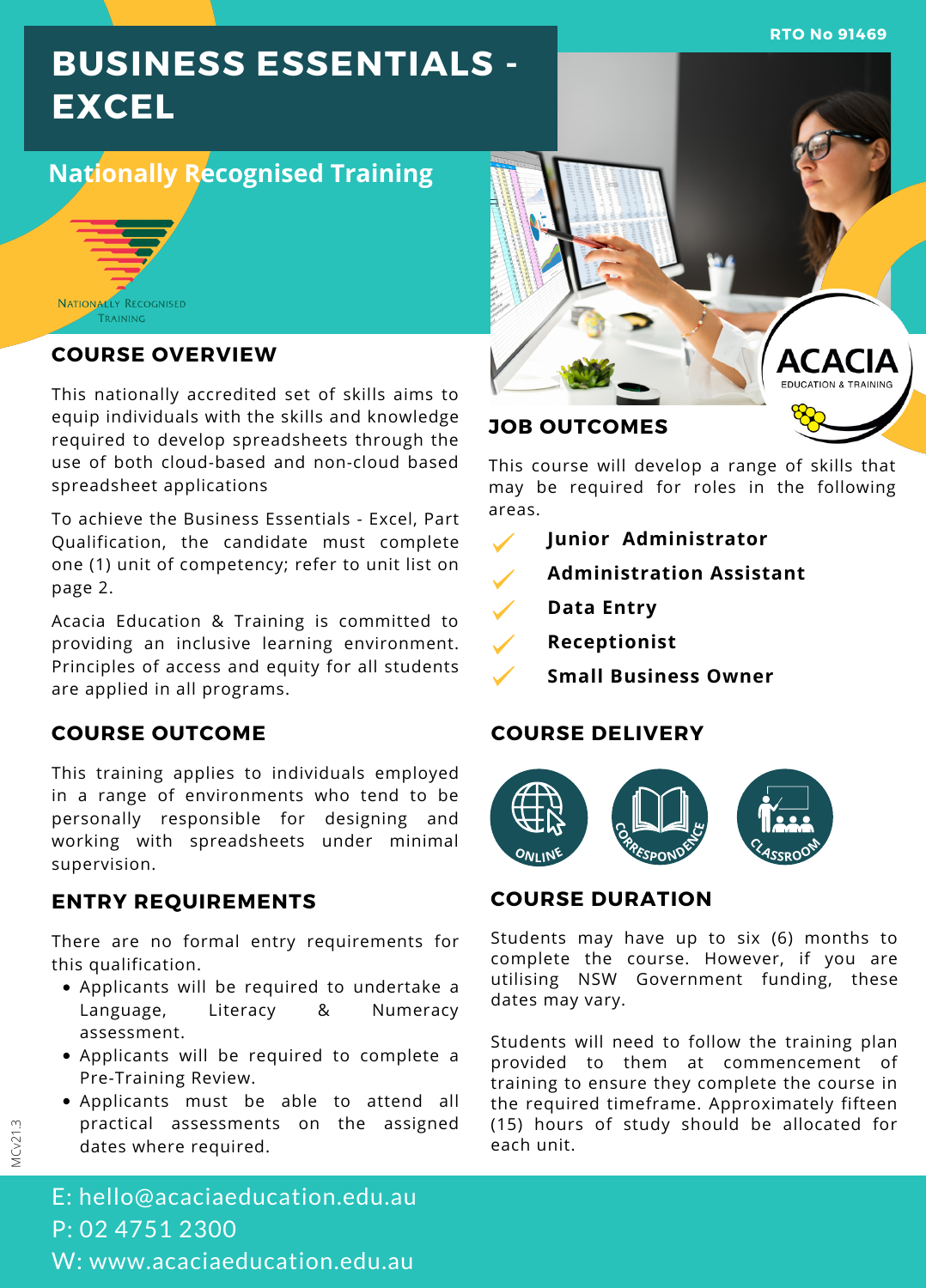# **ESSENTIAL SKILLS FOR THE WORKPLACE**



# **UNITS OF COMPETENCY**

Below are the units of competency required for this course.

#### **UNIT DESCRIPTION UNIT CODE**

Design and produce spreadsheets BSBTEC301

# **UNIT OVERVIEW**

### **BSBITU314 - Design and produce spreadsheets**

This unit describes the skills and knowledge required to develop spreadsheets through the use of both cloud-based and non-cloud based spreadsheet applications. It applies to individuals employed in a range of environments who tend to be personally responsible for designing and working with spreadsheets under minimal supervision. These individuals are generally required to have intermediate knowledge and understanding of a number of spreadsheet applications.

*Knowledge Evidence examples: Key elements of intermediate-level formatting styles appropriate to workplace documents; Key functions of spreadsheet applications, both cloud-based and non-cloud based.*

*Performance Evidence examples: Produce spreadsheet documents that align to document purpose and appropriate to target audience; Use software functions, graphics and support materials to create spreadsheets that adhere to organisational requirements relating to style and presentation*